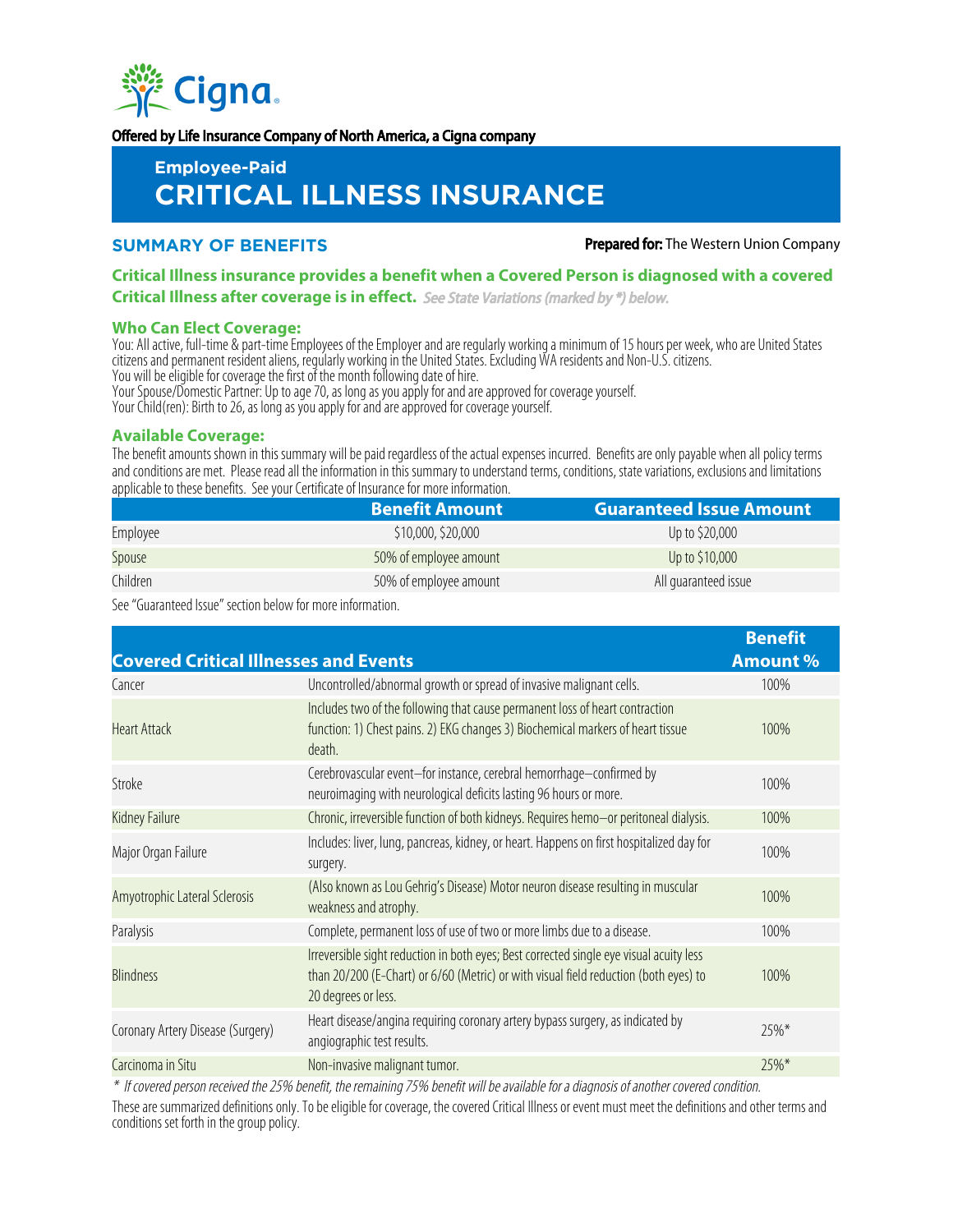## **Additional Benefits**

Health Screening Benefit

Examples include (but are not limited to) mammography, bone marrow testing, pap smear (for women over age 18), breast ultrasound, colonoscopy, and certain blood tests. \$50

**Portability Feature:** You, your spouse, and child(ren) can continue 100% of your coverage at the time your coverage ends. You must be under the age of 70in order to continue your coverage. Rates may change and all coverage ends at age 100. Applies to United States Citizens and Permanent Resident Aliens residing in the United States.

## **Per Paycheck Cost of Coverage:**

## **Benefit Amount: \$10,000**

| <b>Employee</b> |             | Employee + Spouse |             | Employee + Children |             | <b>Employee + Family</b> |             |          |
|-----------------|-------------|-------------------|-------------|---------------------|-------------|--------------------------|-------------|----------|
|                 | (EE)        |                   | (EE+SP)     |                     | $(EE+CH)$   |                          | $(EE+F)$    |          |
| Age             | Non-Tobacco | Tobacco           | Non-Tobacco | Tobacco             | Non-Tobacco | <b>Tobacco</b>           | Non-Tobacco | Tobacco  |
| $<$ 25          | \$1.89      | \$2.20            | \$3.33      | \$3.83              | \$2.05      | \$2.36                   | \$3.50      | \$3.99   |
| 25 to 29        | \$2.11      | \$2.67            | \$3.68      | \$4.57              | \$2.28      | \$2.84                   | \$3.85      | \$4.73   |
| 30 to 34        | \$2.66      | \$3.74            | \$4.53      | \$6.21              | \$2.83      | \$3.90                   | \$4.69      | \$6.38\$ |
| 35 to 39        | \$3.46      | \$5.65            | \$5.92      | \$9.44              | \$3.63      | \$5.81                   | \$6.09      | \$9.61   |
| 40 to 44        | \$4.41      | \$7.69            | \$7.43      | \$12.70             | \$4.58      | \$7.86                   | \$7.60      | \$12.86  |
| 45 to 49        | 56.33       | \$12.02           | \$10.45     | \$19.51             | \$6.49      | \$12.18                  | \$10.62     | \$19.67  |
| 50 to 54        | \$9.18      | \$17.40           | \$14.80     | \$27.84             | \$9.34      | \$17.57                  | \$14.97     | \$28.01  |
| 55 to 59        | \$12.65     | \$23.80           | \$20.29     | \$37.85             | \$12.82     | \$23.97                  | \$20.45     | \$38.01  |
| 60 to 64        | \$16.81     | \$30.30           | \$26.63     | \$47.79             | \$16.98     | \$30.46                  | \$26.80     | \$47.96  |
| 65 to 69        | \$20.10     | \$34.67           | \$32.33     | \$55.02             | \$20.26     | \$34.83                  | \$32.50     | \$55.19  |
| 70 to 74        | \$28.59     | \$46.12           | \$45.18     | \$72.97             | \$28.75     | \$46.28                  | \$45.35     | \$73.14  |
| 75 to 79        | \$35.45     | \$54.11           | \$58.59     | \$86.86             | \$35.61     | \$54.27                  | \$58.75     | \$87.02  |
| 80 to 84        | \$42.88     | \$65.72           | \$70.97     | \$105.19            | \$43.05     | \$65.88                  | \$71.13     | \$105.36 |
| 85 to 89        | \$60.39     | \$74.93           | \$99.51     | \$121.95            | \$60.56     | \$75.10                  | \$99.68     | \$122.11 |
| 90 to 94        | \$60.39     | \$74.93           | \$99.51     | \$121.95            | \$60.56     | \$75.10                  | \$99.68     | \$122.11 |
| $95+$           | \$60.39     | \$74.93           | \$99.51     | \$121.95            | \$60.56     | \$75.10                  | \$99.68     | \$122.11 |

## **Benefit Amount: \$20,000**

| <b>Employee</b> |             | Employee + Spouse |             | Employee + Children |             | Employee + Family |             |                |
|-----------------|-------------|-------------------|-------------|---------------------|-------------|-------------------|-------------|----------------|
|                 | (EE)        |                   | (EE+SP)     |                     | $(EE+CH)$   |                   | $(EE+F)$    |                |
| Age             | Non-Tobacco | <b>Tobacco</b>    | Non-Tobacco | Tobacco             | Non-Tobacco | <b>Tobacco</b>    | Non-Tobacco | <b>Tobacco</b> |
| $<$ 25          | \$2.89      | \$3.50            | \$4.89      | \$5.88              | \$3.18      | \$3.79            | \$5.18      | \$6.17         |
| 25 to 29        | \$3.34      | \$4.46            | \$5.59      | \$7.36              | \$3.63      | \$4.75            | \$5.88      | \$7.65         |
| 30 to 34        | \$4.44      | \$6.59            | \$7.28      | \$10.65             | \$4.73      | \$6.88            | \$7.57      | \$10.94        |
| 35 to 39        | \$6.03      | \$10.40           | \$10.07     | \$17.11             | \$6.32\$    | \$10.69           | \$10.36     | \$17.40        |
| 40 to 44        | \$7.94      | \$14.50           | \$13.09     | \$23.62             | \$8.23      | \$14.79           | \$13.38     | \$23.91        |
| 45 to 49        | \$11.77     | \$23.15           | \$19.13     | \$37.24             | \$12.06     | \$23.44           | \$19.42     | \$37.53        |
| 50 to 54        | \$17.47     | \$33.92           | \$27.83     | \$53.91             | \$17.76     | \$34.21           | \$28.12     | \$54.20        |
| 55 to 59        | \$24.42     | \$46.71           | \$38.80     | \$73.92             | \$24.71     | \$47.00           | \$39.09     | \$74.22        |
| 60 to 64        | \$32.74     | \$59.70           | \$51.49     | \$93.81             | \$33.03     | \$60.00           | \$51.78     | \$94.10        |
| 65 to 69        | \$39.30     | \$68.44           | \$62.89     | \$108.27            | \$39.59     | \$68.73           | \$63.18     | \$108.56       |
| 70 to 74        | \$56.29     | \$91.35           | \$88.59     | \$144.18            | \$56.58     | \$91.64           | \$88.88     | \$144.47       |
| 75 to 79        | \$70.00     | \$107.33          | \$115.40    | \$171.95            | \$70.29     | \$107.62          | \$115.69    | \$172.24       |
| 80 to 84        | \$84.87     | \$130.55          | \$140.16    | \$208.61            | \$85.16     | \$130.84          | \$140.45    | \$208.90       |
| 85 to 89        | \$119.90    | \$148.97          | \$197.25    | \$242.12            | \$120.19    | \$149.26          | \$197.54    | \$242.41       |
| 90 to 94        | \$119.90    | \$148.97          | \$197.25    | \$242.12            | \$120.19    | \$149.26          | \$197.54    | \$242.41       |
| $95+$           | \$119.90    | \$148.97          | \$197.25    | \$242.12            | \$120.19    | \$149.26          | \$197.54    | \$242.41       |

Costs are subject to change. Actual per pay period premiums may differ slightly due to rounding.

The policy's rate structure is based on attained age, which means the premium can increase due to the increase in your age.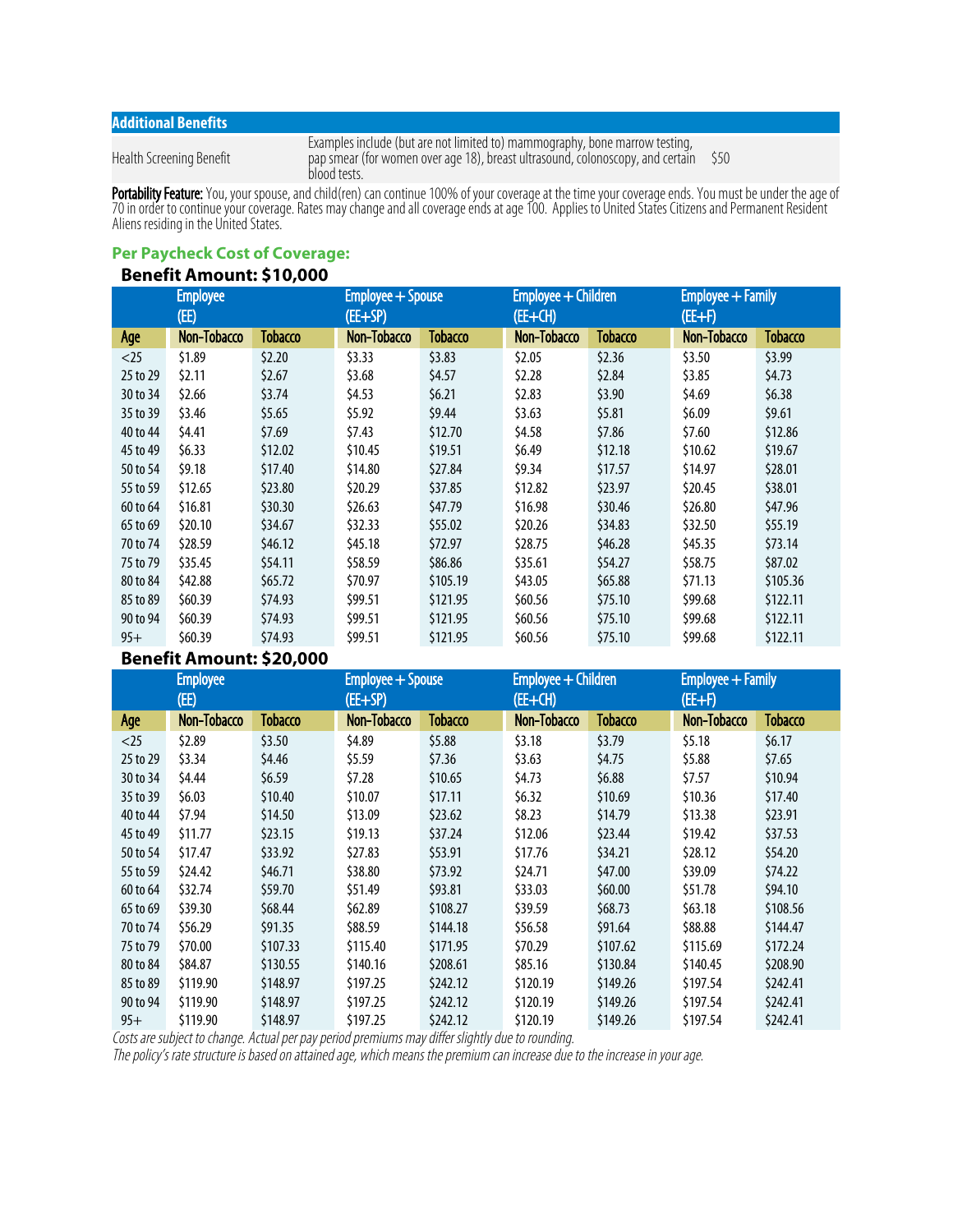## **Important Definitions and Policy Provisions:**

Benefit Waiting Period: 30 days from effective date. Unless otherwise stated, no benefits will be paid for a covered critical illness that occurs during this Benefit Waiting Period.

**Covered Person:** An eligible person who is enrolled for coverage under the Policy.

Covered Loss: A loss that is specified in the Policy in the Schedule of Benefits section and suffered by the Covered Person within the applicable time period described in the Policy.

When your coverage begins: Coverage begins on the later of the program's effective date, the date you become eligible, the date we or your employer receive your completed enrollment form, the date you authorize any necessary payroll deductions, or if evidence of insurability is required, after we have approved you (or your dependent) for coverage in writing. Your coverage will not begin unless you are actively at work on the effective date. Coverage for all Covered Persons will not begin on the effective date if the Covered Person is confined to a hospital, facility or at home, disabled or receiving disability benefits or unable to perform activities of daily living.

When your coverage ends: Coverage ends on the earliest of the date you and your dependents are no longer eligible, the date the group policy is no longer in force, or the date for the last period for which required premiums are paid. For your dependent, coverage also ends when your coverage ends, when their premiums are not paid or when they are no longer eligible. (Under certain circumstances, your coverage may be continued. Be sure to read the provisions in your Certificate about when coverage may continue.)

**30 Day Right To Examine Certificate:** If a Covered Person is not satisfied with the Certificate of Insurance for any reason, it may be returned to us within 30 days after receipt. We will return any premium that has been paid and the Certificate will be void as if it had never been issued.

## **Benefit Reductions, Common Exclusions and Limitations:**

Benefit Limits: No more than 100% of the Benefit Amount will ever be paid per Covered Person (unless Additional Critical Illness Benefit or Recurrence coverage is also provided).

Common Exclusions: In addition to any benefit-specific exclusions, benefits will not be paid for any covered Critical Illness that is caused directly or indirectly, in whole or in part by any of the following: • intentionally self-inflicted Injury, suicide or any attempt thereat while sane or insane; • commission or attempt to commit a felony or an assault; • declared or undeclared war or act of war; • a covered Critical Illness that results from active duty service in the military, naval or air force of any country or international organization(upon our receipt of proof of service, we will refund any premium paid for this time; Reserve or National Guard active duty training is not excluded unless it extends beyond 31 days); • voluntary ingestion of any narcotic, drug, poison, gas or fumes, unless prescribed or taken under the direction of a Physician and taken in accordance with the prescribed dosage; • operating any type of vehicle while under the influence of alcohol or any drug, narcotic or other intoxicant (''Under the influence of alcohol'', for purposes of this exclusion, means intoxicated, as defined by the law of the state in which the Covered Loss occurred).

## **Specific Benefit Exclusions and Limitations:**

The date of diagnosis must occur while coverage is in force and the condition definition must be satisfied.

- Cancer: Excludes: skin cancers, unless metastatic disease develops or recurrence or metastasis of previously diagnosed cancers if Covered Person prior to being diagnosed while coverage is in force, has not gone 60 months of being treatment free.
- **Stroke:** Excludes: TIAs, brain injury from trauma/hypoxia/anoxia or hypotension, or eye and ear diseases/disorders.
- Major Organ Failure: Limit: one benefit for multi-organ transplants.
- Coronary Artery Disease (Surgery): Excludes: angioplasty, stent implants, or related procedures. Limit: paid once per lifetime per Covered Person.<br>• Carcinoma in Situ: Excludes: skin cancers (basal/squamous cell carcinom
- **Carcinoma in Situ:** Excludes: skin cancers (basal/squamous cell carcinoma or melanoma / melanoma in situ). Limit: paid once per lifetime per Covered Person.
- Health Screening Benefit: Limit: 1 health screening per year per Covered Person. The Benefit Waiting Period is 30 days following the effective date of the Health Screening Benefit rider, during which time no benefits will be paid.

#### **Guaranteed Issue:**

If you are a new hire you are not required to provide proof of good health if you enroll during your employer's eligibility waiting period and you choose an amount of coverage up to and including the Guaranteed Issue Amount. If you apply for an amount of coverage greater than the Guaranteed Issue Amount, coverage in excess of the Guaranteed Issue Amount will not be issued until the insurance company approves acceptable proof of good health. Guaranteed Issue coverage may be available at other specified periods of time. Your employer will notify you when these periods of time are available. Your Spouse must be age 18 or older to apply if evidence of insurability is required.